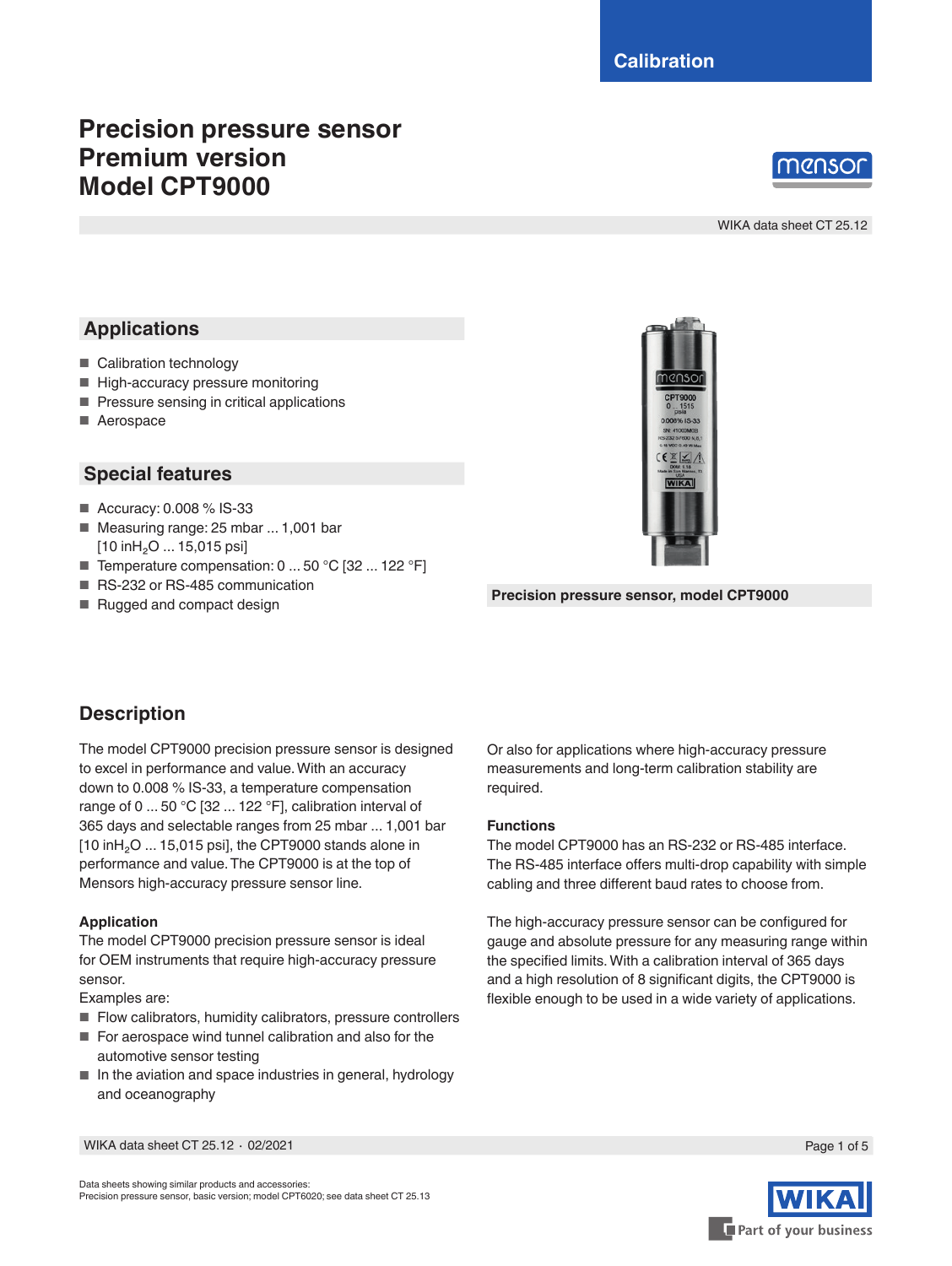#### **Design**

The 316L stainless steel construction and wetted parts are an asset when utilising in corrosive or wet environments. Its compact design offers an advantage in miniaturisation of product design in many OEM applications.

The pressure connection and housing can be customised to fit your application. Standard fittings are easily changed using the AN-4 female connection or the Autoclave® F250C connection.

## **Specifications Model CPT9000**

| Precision pressure sensor technology |                                                       |                                                                                               |  |  |
|--------------------------------------|-------------------------------------------------------|-----------------------------------------------------------------------------------------------|--|--|
| Accuracy <sup>1)</sup>               | $0.008\%$ IS-33 <sup>2)</sup>                         | 0.008 % Full Span                                                                             |  |  |
| <b>Measuring ranges</b>              |                                                       |                                                                                               |  |  |
| Gauge pressure                       | $01$ to $0100$ bar<br>$015$ to $01,500$ psi           | $025$ mbar to $0 < 1$ bar<br>$00.36$ to $0$ < 15 psi                                          |  |  |
| Bidirectional 3)                     | $-1$ 10 to $-1$ 100 bar<br>$-15145$ to $-151,500$ psi | $-12.5+12.5$ mbar to $-1$ < 10 bar<br>$-0.18+0.18$ to $-15$ < 145 psi                         |  |  |
| Absolute pressure                    | $01$ to $0101$ bar abs.<br>$015$ to $01,515$ psi abs. | $0350$ mbar abs. to $0 < 1$ bar abs.<br>$05$ to $0 < 15$ psi abs.                             |  |  |
|                                      |                                                       | $0 \dots$ > 101 to 0 $\dots$ 1,001 bar abs.<br>$0 \dots$ > 1,515 to 0 $\dots$ 15,015 psi abs. |  |  |
| <b>Calibration interval</b>          | 365 days                                              |                                                                                               |  |  |
| <b>Pressure units</b>                | 39 and 1 user-defined                                 |                                                                                               |  |  |
| Optional as barometric reference     |                                                       |                                                                                               |  |  |
| Measuring range                      | 552  1,172 mbar abs. [8  17 psi abs.]                 |                                                                                               |  |  |
| Accuracy <sup>1)</sup>               | 0.008 $%$ of reading                                  |                                                                                               |  |  |

1) It is defined by the total measurement uncertainty, which is expressed with the coverage factor (k = 2) and includes the following factors: the intrinsic performance of the instrument, the measurement uncertainty of the reference instrument, long-term stability, influence of ambient conditions, drift and temperature effects over the compensated range during a periodic<br>zero point correction every 30 days.<br>2)

0.008 % of reading. 3) The negative portion of a bidirectional range has the same accuracy as the equivalent positive range.

### **Precision pressure sensor**

| Case                   |                                                                                                                                                                                                                                                                                   |
|------------------------|-----------------------------------------------------------------------------------------------------------------------------------------------------------------------------------------------------------------------------------------------------------------------------------|
| Orientation effects    | Negligible – completely removable with a zero point correction                                                                                                                                                                                                                    |
| <b>Dimensions</b>      | See technical drawings                                                                                                                                                                                                                                                            |
| Weight                 | Approx. 250 g [0.55 lbs] (depending on range)                                                                                                                                                                                                                                     |
| Ingress protection     | IP <sub>67</sub>                                                                                                                                                                                                                                                                  |
| <b>Display</b>         |                                                                                                                                                                                                                                                                                   |
| Resolution             | 100 ppb or better                                                                                                                                                                                                                                                                 |
| Warm-up time           | Approx. 15 min                                                                                                                                                                                                                                                                    |
| <b>Connections</b>     |                                                                                                                                                                                                                                                                                   |
| Pressure connections   | SAE J514/JIC 4 or Autoclave <sup>®</sup> F250C: for pressure ranges > 400 bar [> 6,000 psi]                                                                                                                                                                                       |
| Overpressure safety    | 2 x proof, 3 x burst, static pressure $<$ 3.45 bar $\left[$ < 50 psi]                                                                                                                                                                                                             |
| Pressure port adapters | $\blacksquare$ Without<br>■ Only up to pressure ranges 400 bar [6,000 psi]: 1/8" female BSP fitting, 1/4" male BSP fitting,<br>1/8" female NPT fitting, 1/4" male NPT fitting, 6 mm tube fitting, 1/4" tube fitting and female<br>7/16-20 SAE fitting                             |
| Wetted parts           | Pressure ranges $\leq$ 350 mbar $\leq$ 5 psi]: 316 stainless steel, silicon, glass-filled resins, epoxy<br>Pressure ranges $>$ 350 mbar  100 bar $\lceil$ > 5  1,500 psi]: 316 stainless steel<br>Pressure ranges > 100 bar [1,500 psi]: 316 stainless steel, fluorocarbon rubber |
| Permissible media      | Pressure ranges $\leq$ 350 mbar $\leq$ 5 psi]: clean, dry, non-corrosive gases<br>Pressure ranges $>$ 350 mbar $\lceil$ > 5 psi]: media compatible with the listed wetted parts                                                                                                   |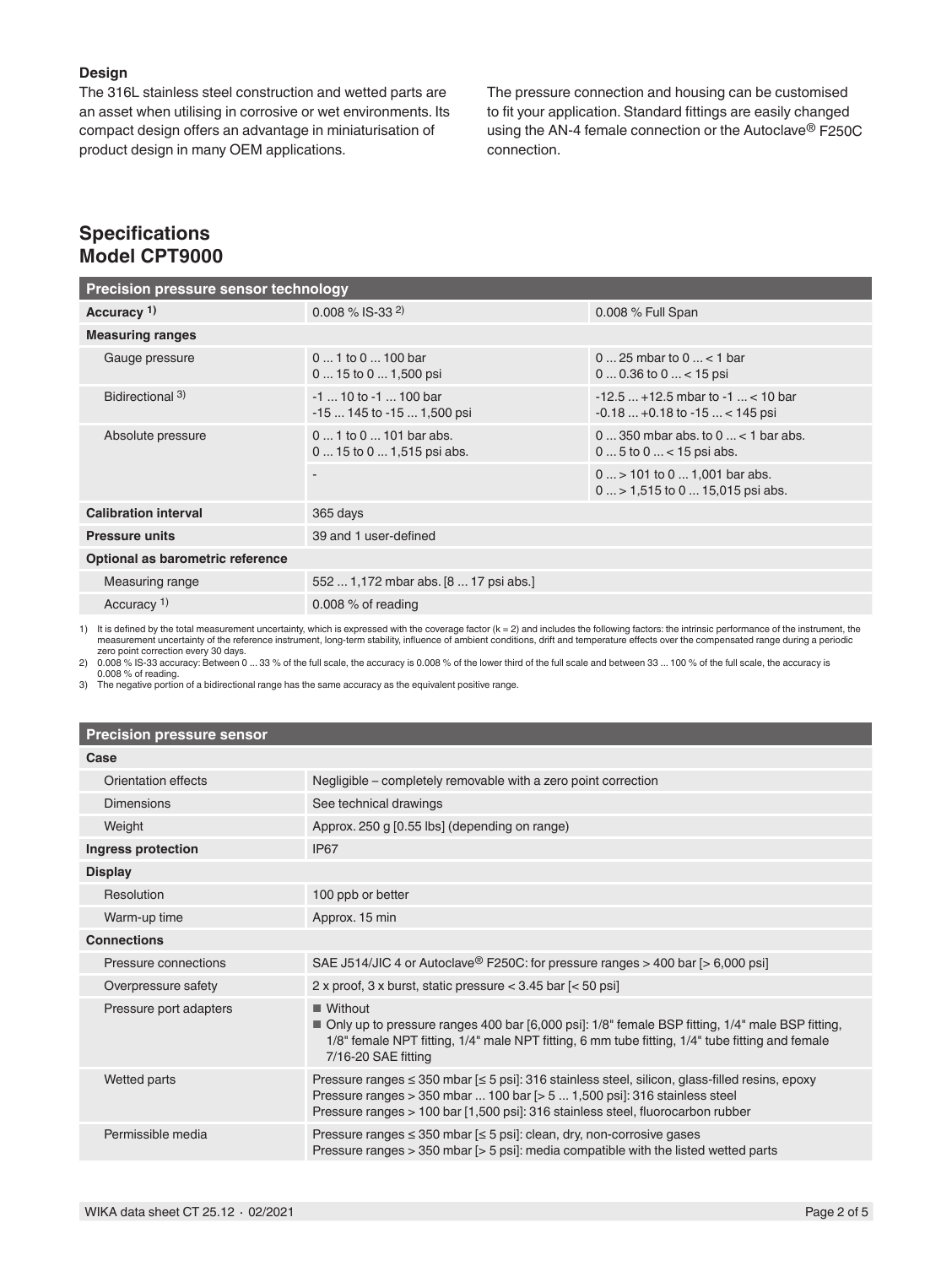| <b>Precision pressure sensor</b> |                                                                   |  |  |
|----------------------------------|-------------------------------------------------------------------|--|--|
| <b>Voltage supply</b>            |                                                                   |  |  |
| Supply voltage                   | DC 9  18 V (DC 12 V nominal)                                      |  |  |
| Current/power consumption        | < 26 mA at DC 12 V $\pm$ 5 % (40 W max.)                          |  |  |
| Permissible ambient conditions   |                                                                   |  |  |
| Compensated temperature range    | 0  50 °C [32  122 °F]                                             |  |  |
| Operating temperature range      | $-40+85$ °C [ $-40+185$ °F]                                       |  |  |
| Storage temperature range        | $-40+85 °C[-40+185 °F]$                                           |  |  |
| Humidity                         | 0  95 % r. h. (non-condensing)                                    |  |  |
| Operating altitude               | $<$ 3,000 m or 10,000 ft                                          |  |  |
| Internal volume                  |                                                                   |  |  |
| Measure port                     | $< 1$ ml $[1$ cc]                                                 |  |  |
| Reference port                   | Approx. 40 ml [40 cc]                                             |  |  |
| Communication                    |                                                                   |  |  |
| Interface                        | RS-232 or RS-485                                                  |  |  |
| Baud rate                        | 57.600 baud: default<br>9,600, 19,200 and 115,200 user selectable |  |  |
| Measuring rate                   | 50 values/s: default - (factory adjustable)                       |  |  |
| <b>Command sets</b>              | Mensor default command set<br>Mensor legacy command set           |  |  |

# **Approvals**

### **Approvals included in the scope of delivery**

| Logo    | <b>Description</b>                                                                               | I Countrv      |
|---------|--------------------------------------------------------------------------------------------------|----------------|
| $C \in$ | EU declaration of conformity                                                                     | European Union |
|         | EMC directive 1)<br>EN 61326-1 emission (group 1, class A) and immunity (industrial application) |                |
|         | <b>RoHS</b> directive                                                                            |                |

1) Warning! This is class A equipment for emissions and is intended for use in industrial environments. In other environments, e.g. residential or commercial installations, it can interfere<br>with other equipment under certa

# **Certificates**

| Certificate                                  |                                                                                                                                                                                                                                                                                                                                                                                                        |
|----------------------------------------------|--------------------------------------------------------------------------------------------------------------------------------------------------------------------------------------------------------------------------------------------------------------------------------------------------------------------------------------------------------------------------------------------------------|
| Calibration 2)                               | A2LA calibration certificate (standard on factory) (traceable and accredited in accordance with<br>ISO/IEC 17025)<br>DKD/DAkkS calibration certificate for absolute pressure measuring ranges (traceable and accredited<br>in accordance with ISO/IEC 17025)<br>■ DKD/DAkkS calibration certificate for gauge pressure measuring ranges (traceable and accredited in<br>accordance with ISO/IEC 17025) |
| <b>Recommended recalibration</b><br>interval | 1 year (dependent on conditions of use)                                                                                                                                                                                                                                                                                                                                                                |
| 2) Calibration in a vertical position.       |                                                                                                                                                                                                                                                                                                                                                                                                        |

Approvals and certificates, see website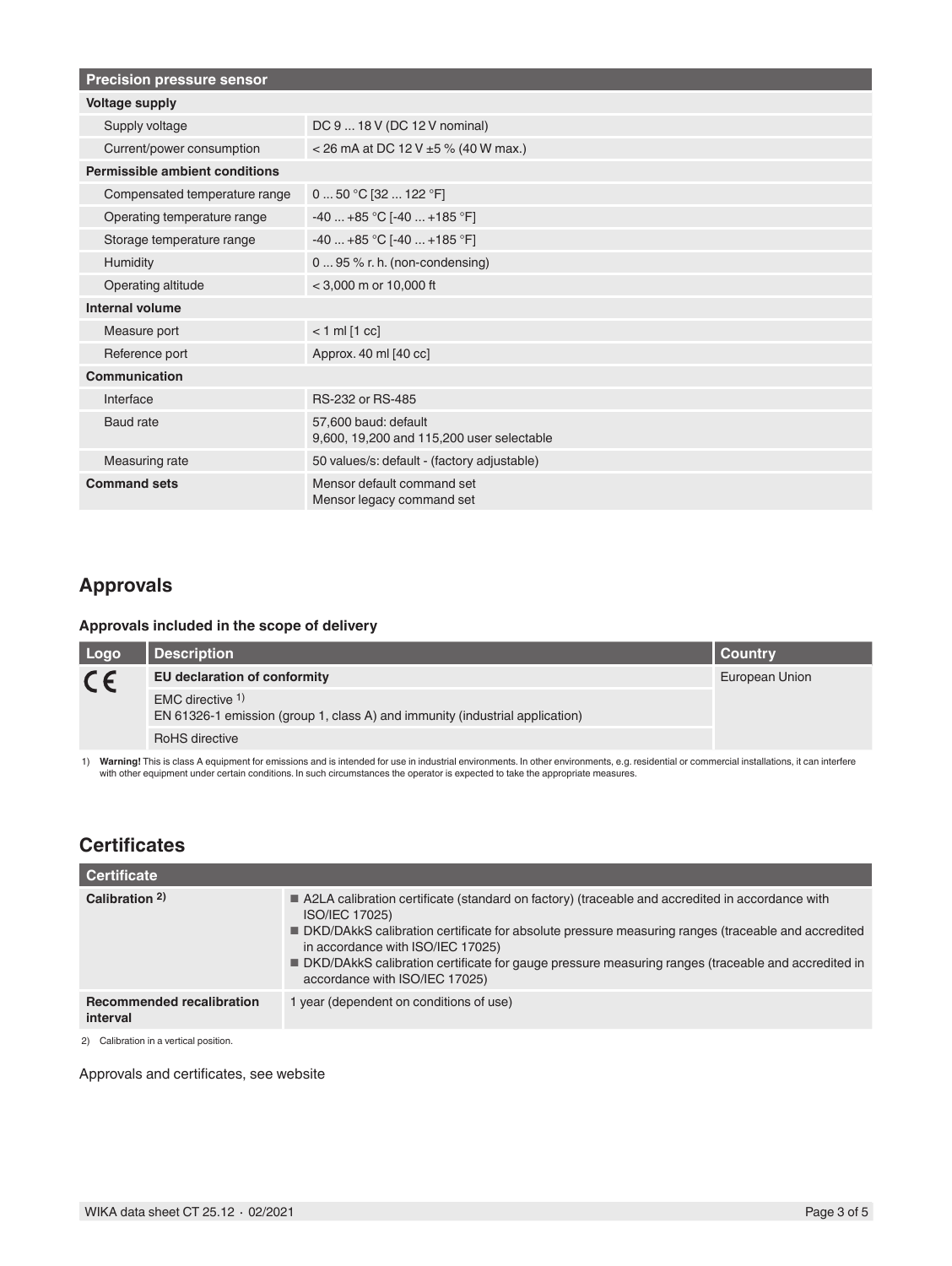# **Dimensions in mm [in]**





1) Reference port only for gauge pressure range; the port is plugged at absolute pressure range and sealed gauge ranges

3 Seal screw